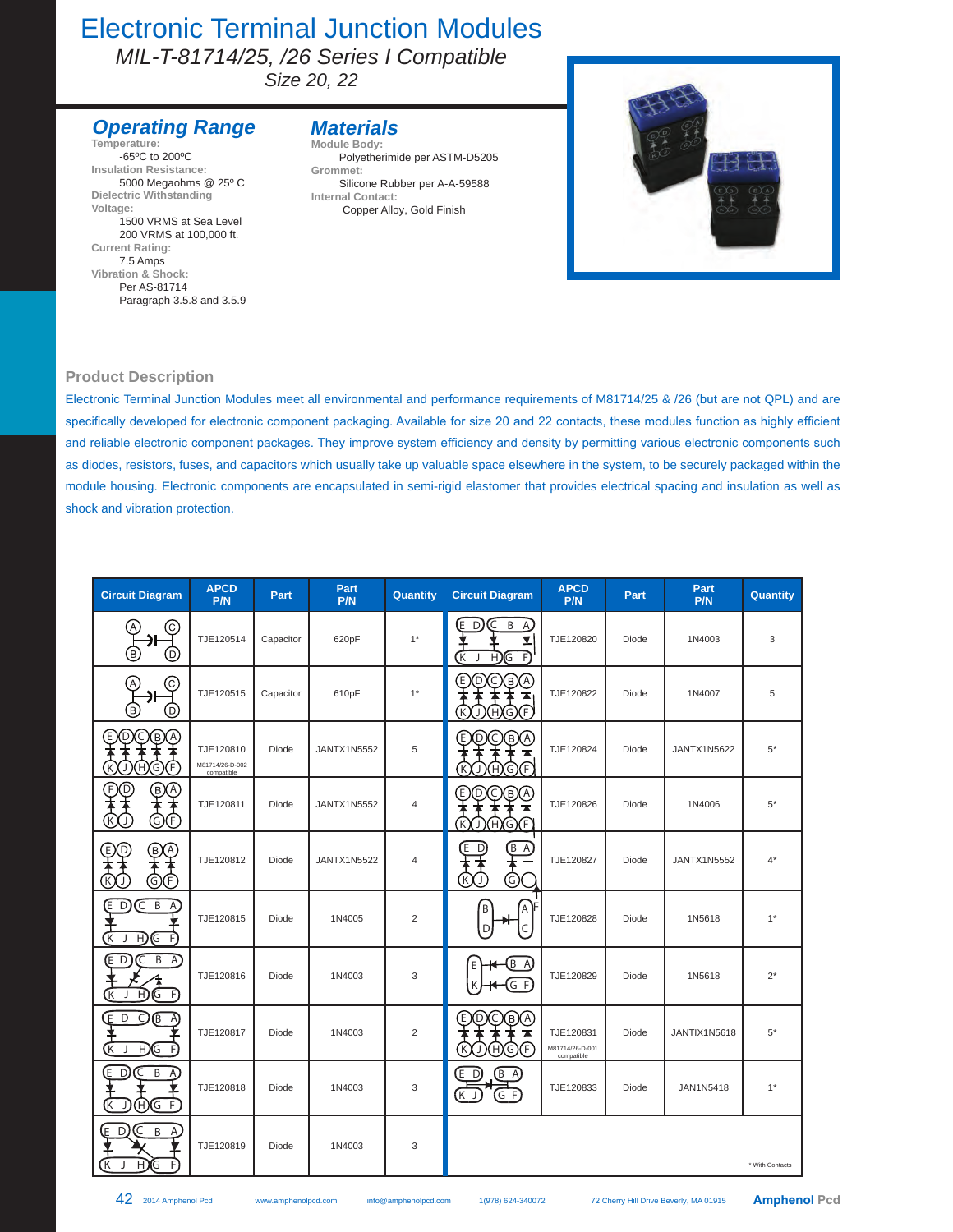# Electronic Terminal Junction Modules

*MIL-T-81714/25, /26 Series I Compatible* 

*Size 20, 22*

| Amphenol Pcd Electronic Terminal Junction Modules Compatible Size 20                           |                    |          |                                      |                |                                                                                                                |                    |                       |                                     |                              |  |
|------------------------------------------------------------------------------------------------|--------------------|----------|--------------------------------------|----------------|----------------------------------------------------------------------------------------------------------------|--------------------|-----------------------|-------------------------------------|------------------------------|--|
| <b>Circuit Diagram</b>                                                                         | <b>APCD</b><br>P/N | Part     | Value or<br>P/N                      | Quantity       | <b>Circuit Diagram</b>                                                                                         | <b>APCD</b><br>P/N | Part                  | Value or<br>P/N                     | Quantity                     |  |
| G) (H J<br>(F<br>K<br>Ā<br>(D E)<br>Β<br>C)                                                    | TJE120835          | Diode    | IN4005                               | $\overline{2}$ | Ŀ<br>D C B A<br>≸<br>$\overline{\mathbf{K}}$<br>H G F<br>J                                                     | TJE120911          | Resistor              | 5.1KQ 1/2W                          | $1*$                         |  |
| Έ<br>D<br>(C)<br>℗<br>$\left( \mathrm{A}\right)$<br>HXG<br>K<br>$\left(\mathsf{F}\right)$<br>J | TJE120839          | Diode    | <b>JANTX1N5554</b>                   | $5^\star$      | C<br>(A)<br>۰W<br>(б<br>$\left[ \begin{smallmatrix} 1\  \,  \end{smallmatrix} \right]$                         | TJE120914          | Resistor              | 2K 1W<br>590Ω 1W                    | $\overline{2}$               |  |
| ⊚<br>O®C<br>E<br>B)<br>OHGE                                                                    | TJE120842          | Resistor | 10 $\Omega$ , 3/4W                   | $5^\star$      | D.<br>ົດ<br>(B)<br>(A)<br>¥¥<br>去き<br>F E                                                                      | TJE120915          | Diode                 | IN4005                              | $4^*$                        |  |
| DO@@<br>E<br>HG)<br>F)<br>$\mathbb{C}$<br>J                                                    | TJE120843          | Resistor | 100Ω, 3/4W                           | $5^\star$      | ⊚<br>Έ<br>(C B)<br>Œ<br>$\oplus$<br>$G$ F<br>K                                                                 | TJE120916          | Diode                 | <b>IN4005</b>                       | $4^*$                        |  |
| Ξ<br>(B)<br>D<br>C<br>ĴΑ,<br>$\left[\mathsf{K}\right]$<br>G<br>$\mathsf{F}$<br>(H)<br>J        | TJE120860          | Diode    | IN4005                               | 5              | ۸M<br>(A)<br>$E$ D<br>Ē<br>KJ,<br>۸W                                                                           | TJE120917          | Resistor              | 240K 1/2W<br>10KΩ 1/2W              | $1*$                         |  |
| QQ®@<br>E<br>00C<br>B<br>U                                                                     | TJE120900          | Resistor | 10KΩ 1/8W                            | $5*$           | A)<br>$E$ D<br>۸W<br>F)<br>ΚJ<br>٨M                                                                            | TJE120918          | Resistor              | 300K 1/2W<br>10KΩ 1/2W              | $1*$                         |  |
| D)<br>Q®G<br>Έ<br>0AGE<br>$\mathbb{C}$                                                         | TJE120902          | Resistor | 150KΩ 1/8W                           | $5^\star$      | Q®@<br>E<br>D<br><b>ARSE</b><br>$\widehat{\mathcal{K}}$                                                        | TJE120922          | Resistor              | 4.42K, 3.4K,<br>3K, 2.75K,<br>1.75K | 5                            |  |
| $\left( \mathsf{B}\right)$<br>(A)<br>w.<br>€<br>D)<br>-Wh-                                     | TJE120903          | Resistor | $33\Omega$ 1/4W                      | $2^*$          | C,<br>D,<br>₹<br>$\widehat{\mathbb{A}}$<br>®,<br>GND                                                           | TJE120924          | Resistor              | $1K\Omega$ 1W                       | $4^*$                        |  |
| $\overline{E}$ D<br>(BA)<br>≹<br>≹<br>GF)<br>(K<br>J                                           | TJE120904          | Resistor | 1KΩ 1/8W                             | $2^*$          | Q®@<br>Ð<br>℗<br>DAGE<br>$\mathbb C$                                                                           | TJE120925          | Resistor              | 499Ω 1W                             | $5*$                         |  |
| ۰W<br>(A)<br>$(E\,D)$<br>F)<br>(K J )<br>۰W                                                    | TJE120905          | Resistor | 1KΩ 1/2W                             | $2^*$          | C<br>$\left(\mathsf{E}\right)$<br>D<br>(в)<br>$\left[ \begin{matrix} A \end{matrix} \right]$<br>R<br>HGE<br>U, | TJE120927          | Fuse                  | 1 Amp 125V                          | 5                            |  |
| EDCBA<br>≸<br><b>CK</b><br>J H G F                                                             | TJE120906          | Resistor | 150Q 1/2W                            | $\mathbf{1}$   | QQ®@<br>E<br><b>MAQQ</b>                                                                                       | TJE120928          | Resistor              | $1.3K\Omega$ 1/4W                   | 5                            |  |
| $E$ D C B A<br>≹<br>$\overline{\mathbf{K}}$<br>H G F<br>J                                      | TJE120907          | Resistor | 180Ω 1/2W                            | $\mathbf{1}$   | B)<br>(D)<br>→<br>(G)<br>(J )<br>-Wh-                                                                          | TJE120929          | Resistor<br>Thyristor | 2N5604<br>100KΩ 1/4W                | $\mathbf{1}$<br>$\mathbf{1}$ |  |
| ίE.<br>D C B A<br>℥℥<br>≼<br>⋠<br><b>KOHOF</b>                                                 | TJE120908          | Resistor | 2K, 1.6K,<br>1.3 K, 1K,<br>750, 1/2W | 5              | (B)<br><del>⊣⊄</del> -∕₩(A)<br>——∧WC                                                                           | TJE120932          | Resistor              | 1N4007<br>4.75KΩ 1W                 | $4^*$                        |  |
| ⊦(C)\\∩<br>Έ.<br>WM(F)<br>(H)                                                                  | TJE120909          | Resistor | 70K, x2,<br>280K, 500K               | 4              | QQ®@<br>E<br>Κ)<br>OHQE                                                                                        | TJE120935          | Resistor              | 100KΩ 1/4W                          | $5*$                         |  |

\* With Contacts